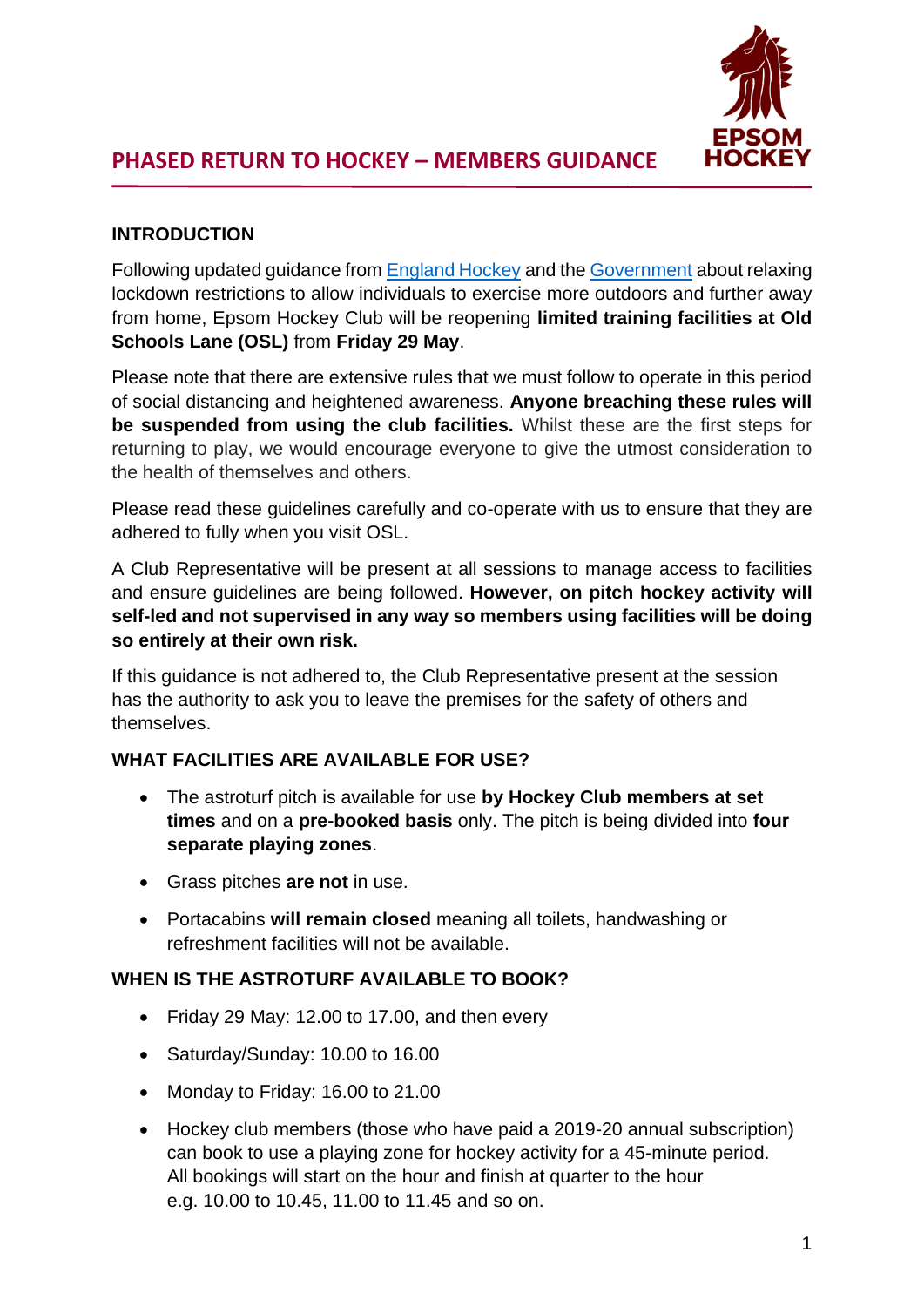

#### **HOW DO I MAKE A BOOKING?**

- All bookings must be made **through the EHC website** [\(www.epsomhc.co.uk\)](http://www.epsomhc.co.uk/) by a hockey club member or by a parent/guardian on their behalf.
- Anyone who has symptoms of Covid-19 or is in a household with someone who has symptoms **cannot use or book the facility at this time to safeguard themselves and others.**
- Anyone who is Extremely Clinically Vulnerable (i.e. received a letter from the Government) is **strongly advised to continue shielding**. If they make a booking for themselves or for other club members from their household to use the OSL pitch it is entirely at their own risk.
- All bookings must be made **by 18.00 on the day before the session** is taking place to allow the club to plan for numbers attending. **No bookings will be allowed on the day and there is no provision for ad-hoc sessions**.
- Please arrive **no more than** 5 minutes before your slot starts (at XX.00) and leave **as soon as** your booked slot finishes (at XX.45). **This is very important to enable us to clear the pitch safely between bookings and minimise the number of people on site at any one time.**
- Bookings will be managed on a rolling 7-day timetable. We would ask that you only make one booking at a time to allow fair usage for all members.
- Use will be **free for a short trial period**, after which a small charge will be introduced: £5 per person or £15 per household group of four.

#### **WHO CAN I TRAIN WITH?**

- Only 2 people will be allowed to use each playing zone together unless all players are from the same household in which case a maximum of 4 players may take part.
- One adult or one junior member (11-17 years) can train with one other person from another household but must adhere to social distancing rules and remain 2m apart throughout.
- Junior members (6-10 years) must only play with people from their own household, including one parent/guardian.
- Each junior member must be supervised by or playing with one adult from their own household.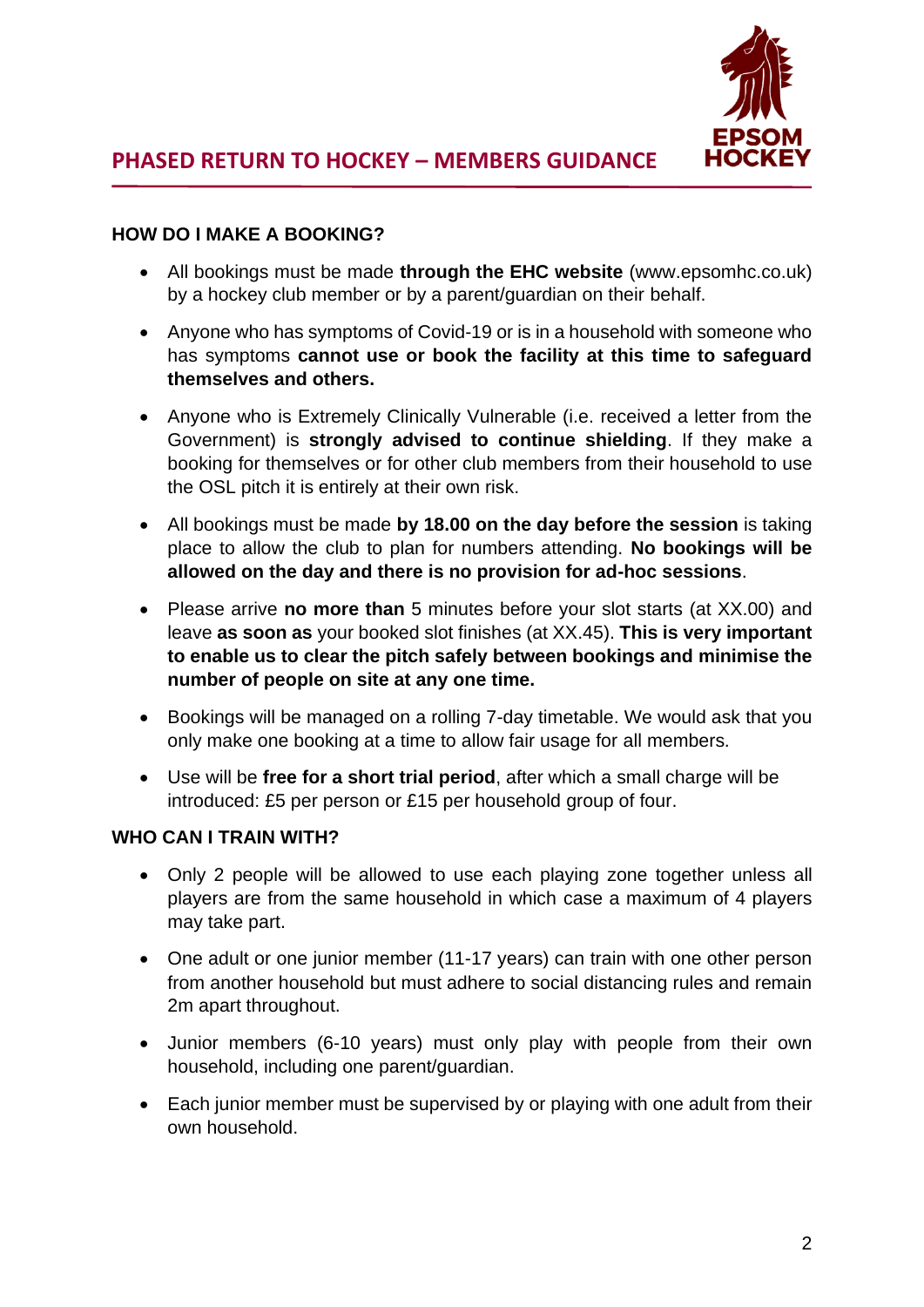

## **GUIDELINES FOR PLAYERS**

- Please use hand santiser (preferably your own) prior to entering the pitch.
- The pitch will be divided into quarters and suitably marked. Players should not cross into adjacent playing zones. If a ball enters your area from another playing zone, please ensure that you **only use your stick** to send it back.
- A 2m wide designated walkway will be marked out at the side of the pitch in the run-off area and players should **only** access their section of the pitch using this.
- Individuals from different households must socially distance, always remaining a 2m distance apart.
- Please bring your own stick and, where possible, your own marked ball(s).

If you do not have your own ball you can arrange to purchase one from the Club for £5. Please request a ball and make payment (see website for details) at the time of your booking. You will then be able to collect it safely on your arrival at the pitch from the designated Club Representative at the session.

- Normal safety rules apply, i.e. you must bring and wear your own gumshield and shin pads during your session.
- Please play responsibly and be mindful of the safety of others at all times.
- Please bring the minimum amount of equipment/kit with you.
- Bring your own water bottle as we will not be able to refill water bottles and the water fountain will be out of use.
- Do not share food and drink with others.
- Please refrain from touching any other equipment (such as goals, cones).
- Please avoid touching gates and pitch side fences.
- Use of the dugouts is prohibited.
- You must vacate the pitch as soon as your booking slot ends (at quarter to the hour). This is to allow a buffer period so we can clear the pitch safely between bookings and minimise the number of people on-site at any one time.
- When you leave please take all your equipment, clothing, water bottles **and** any rubbish home with you. We recommend that you clean and wipe down your equipment including balls, sticks, shin pads etc before and after play.
- Any clothing or equipment left on the premises will be removed safely and thrown away.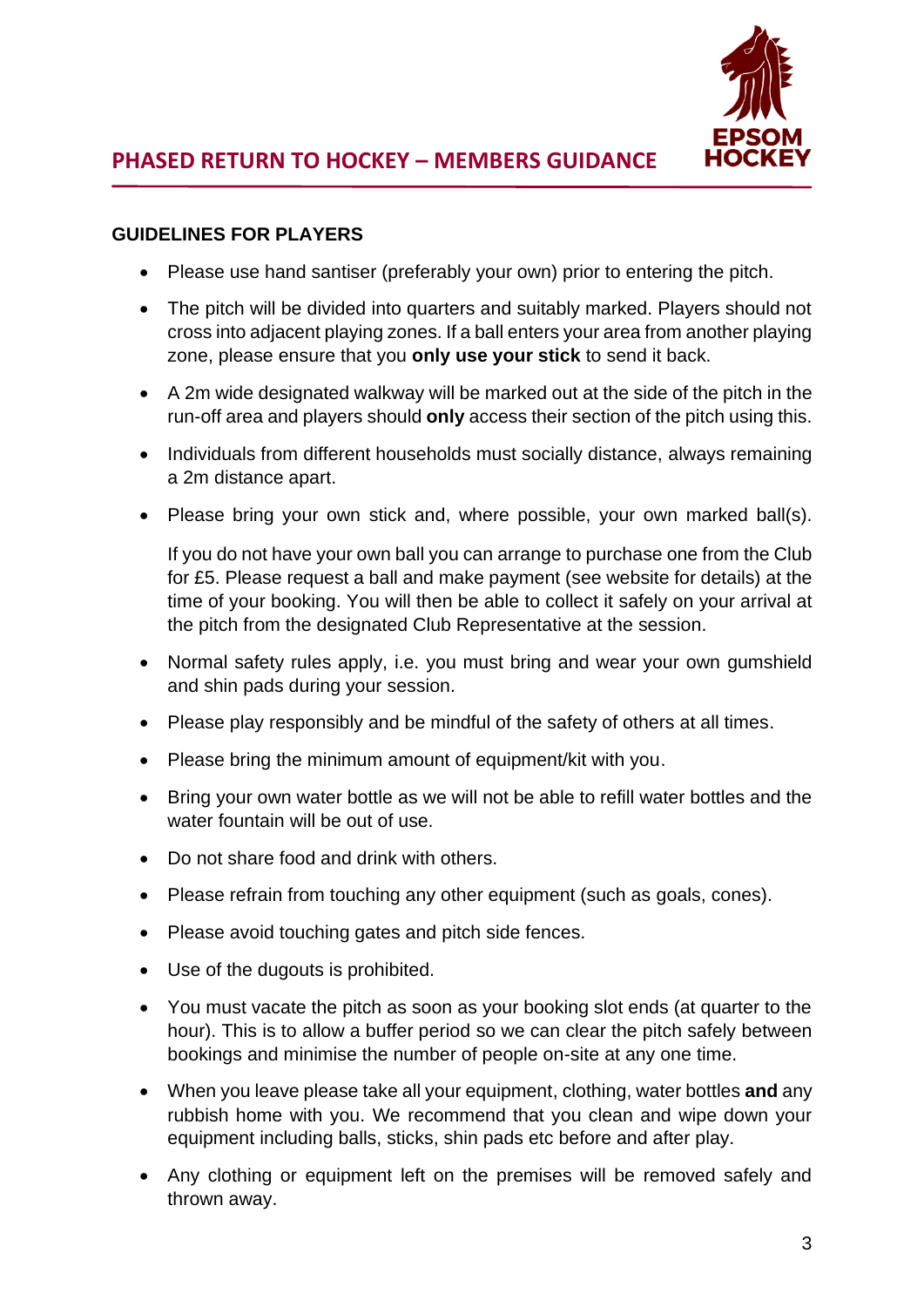

## **GUIDELINES FOR PARENT/GUARDIANS**

- Each junior member (under 18 years) must be accompanied by **only one** parent/guardian from their household. No additional spectators are permitted.
- For those parents/guardians not playing you must stay on the grass outside of the perimeter fence of the pitch in an area close to the playing zone being used by your child, maintaining a distance of at least 2m from others.
- You may wish to bring a fold-up chair to sit and watch from your designated area as there will be no benches to sit on or places to lean.
- Please remain alert and watch play at all times to protect your safety.
- Please refrain from touching any equipment (balls, cones), goals, dugouts, gates and/or fences.

## **GENERAL GUIDELINES**

- Only travel to the club if you have a confirmed session booked. Please arrive no more than 5 minutes before your booking is due to start (XX.00) and leave as soon as your booking ends (XX.45).
- Please follow the Government guidelines on travel when making journeys to and from the club.
- Avoid congregating in the car park, around portacabins, pitch side or on any grass areas at OSL.
- Always maintain a 2m distance from those from another household.
- Dogs will not be allowed on site during this period.

## **HEALTH, SAFETY & HYGEINE**

- No toilet, handwashing or changing facilities will be available at OSL. Please go to the toilet before coming to the site. **Any urination on the grounds is not acceptable and will mean that person is suspended from the club.**
- Follow guidelines on hand hygiene carefully. Wash your hands at home before and after using the facilities. Hand sanitising gel will be available directly outside the pitch but we strongly encourage you to **bring your own**.
- First Aid Kits will be available at the entrance to the pitch for use during sessions, if required. If used please use one of the sanitizing swabs within the kit to wipe it down after use and inform the club representative present.